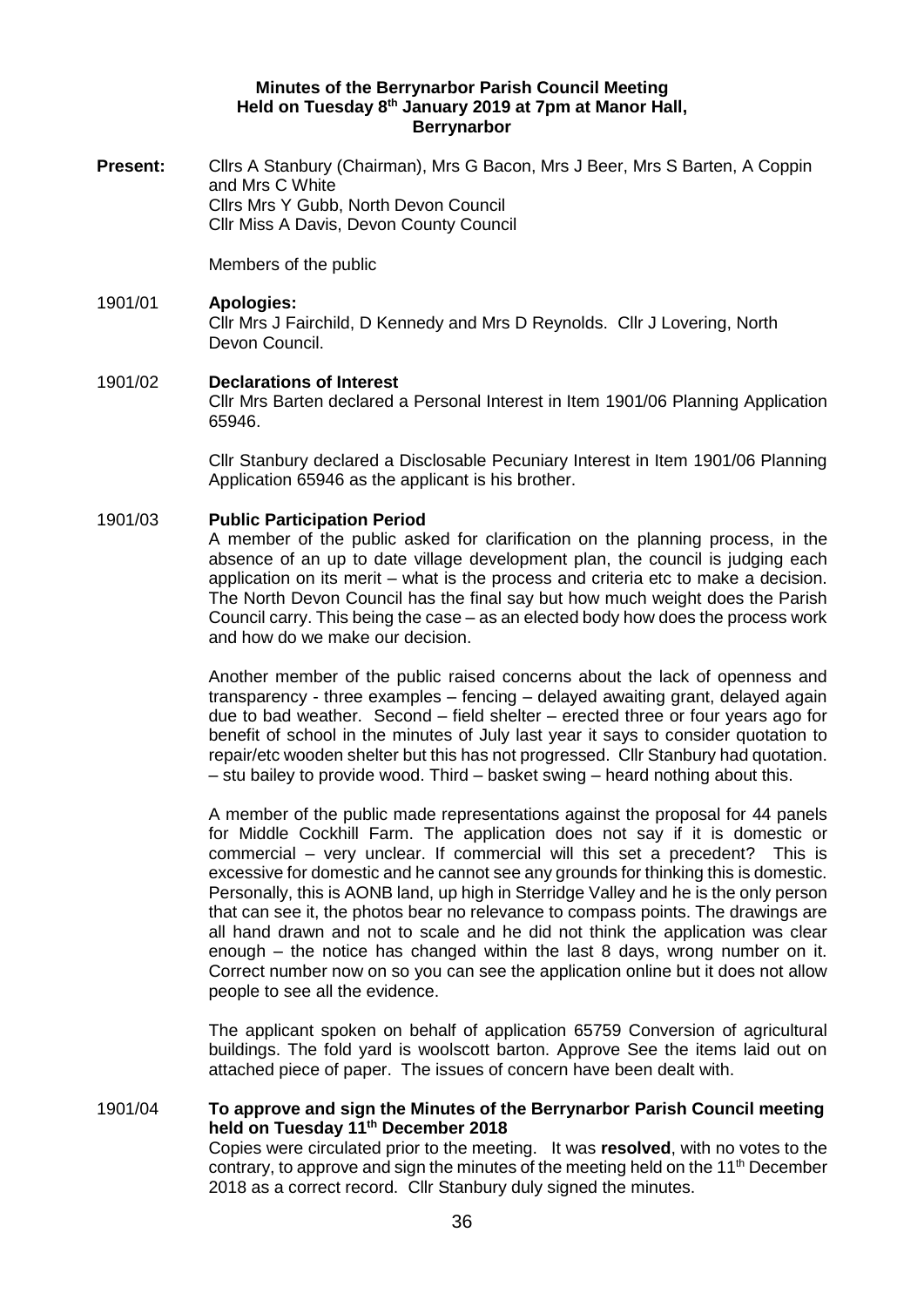## 1901/05 **To receive reports from:**

- Police The newsletter was circulated prior to the meeting.
- County Councillor Miss A Davis The report was circulated prior to the meeting and is attached as Appendix One.
- District Councillors Mrs Y Gubb & J Lovering Cllr Mrs Gubb informed members that Brynsworthy would be open in the afternoons for contractors to view the plans for the Ilfracombe Watersports Centre.
- Play Area Inspections Cllr Mrs J Beer Nothing to report. The bench in the Manor Hall is rotten and it was agreed to place the consideration of a replacement bench on the next agenda. It was noted that the fencing for the Recreation Field had arrived but the contractor was awaiting delivery of the gate before completing.
- Manor Hall Cllr J Fairchild Nothing to report.
- Footpaths Mrs J Fairchild Cllr Mrs White reported that the stiles on footpath 21 require chasing along with the dog stile, as requested by a member of the public.
- Dog Exercise Area Cllr Mrs White None.
- Meetings/Events attended by Councillors/Clerk None.

## 1901/06 **Planning and Planning Correspondence**

Planning Applications: to consider Planning Applications received to date. Cllr Stanbury declared a Disclosable Pecuniary Interest and left the meeting for the following item. Cllr Mrs Gubb left the meeting.

**65946** Erection of owners/managers accommodation Location: Higher Wheel Farm, Combe Martin, Ilfracombe Applicant/Agent: Richard Stanbury

It was **resolved**, with no votes to the contrary, no objections Recommends Approval

Cllr Stanbury returned to the meeting.

**65966** Erection & alterations to dwelling together with loft conversion Location: Newberry Wood, Newberry Hill, Berrynarbor, Ilfracombe Applicant/Agent: Caroline Wilmer

It was **resolved**, with no votes to the contrary, no objections Recommends Approval

**65960** Installation of a ground mounted 12kw PV panel array (2 rows of 11 panels) Location: Middle Cockhill Farm, Berrynarbor, Ilfracombe Applicant/Agent: Andrew Harvey-Bryant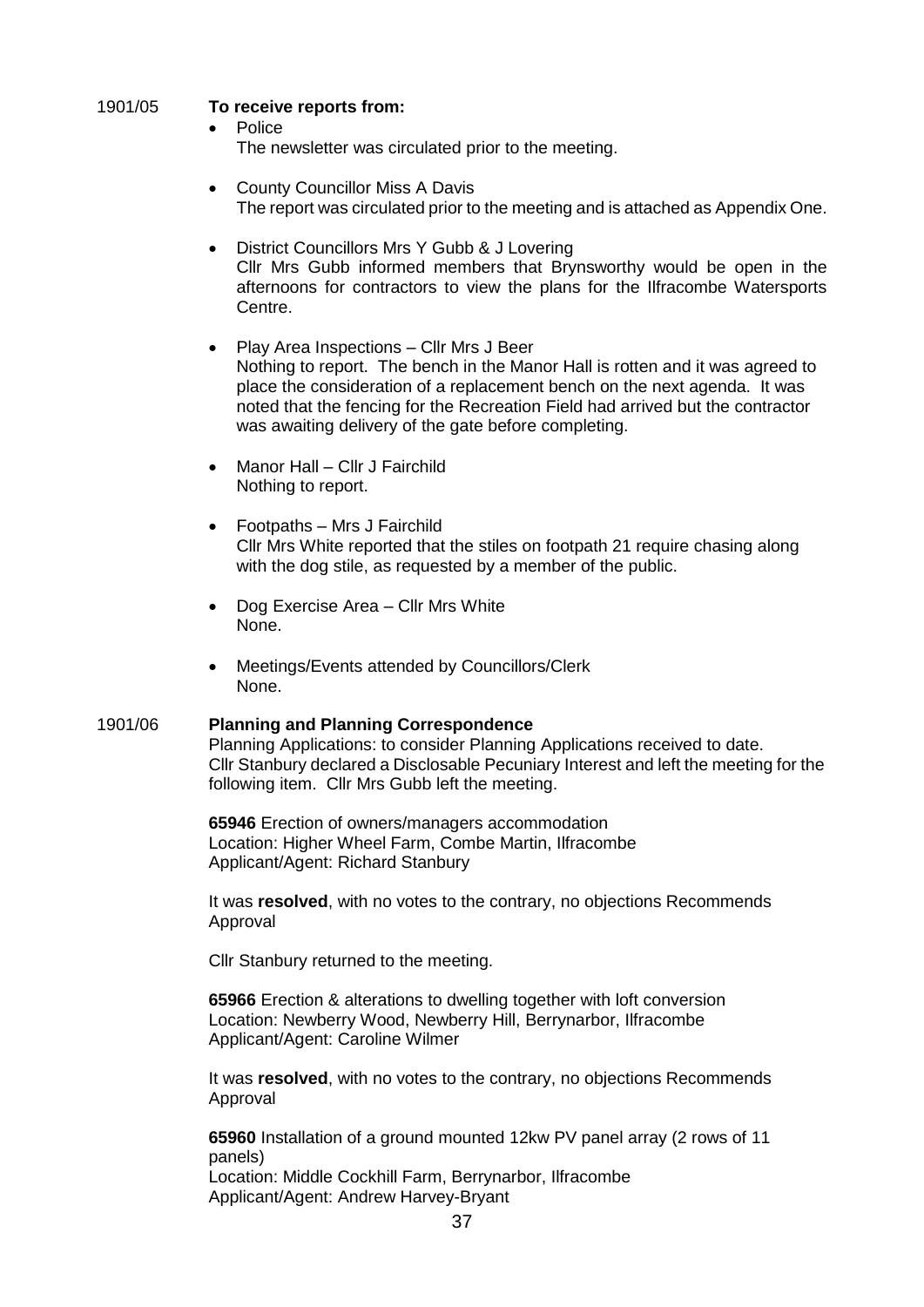It was **resolved**, with no votes to the contrary, to request an extension to enable a site visit for clarification, if an extension and site visit is not possible then the Parish Council would recommend Refusal as the plans were too vague and it is visible to neighbours which is contrary to what was stated on the plans.

**65759** Conversion of agricultural buildings to form one dwelling & 4 units of holiday accommodation (amended plans & additional information) Location: The fold yard, Oxenpark Lane, Berrynarbor, Ilfracombe Applicant/Agent: Mr and Mrs Davies

It was **resolved**, with no votes to the contrary, that all issues have been addressed. Recommend Approval.

- 1901/07 **Matters to Note** (correspondence is available from the Clerk unless otherwise stated)
	- Completion of Monthly Defibrillator report
	- DALC December Newsletter
	- Thank you letter from North Devon Record Office for donation
	- Thank you letter Citizens Advice Torridge, North, Mid & West D
	- PD/JM/MS/C115482 Planning Enquiry Response (enclosed for Cllrs)
	- Award of Community Resilience Funding for purchase of equipment
	- Guidance on Roadworks.org and how to access information on roadworks
	- P3 Winter Newsletter

It was **resolved**, with no votes to the contrary, to note the information.

1901/08 **To approve payments and receipts to date and receive budget review** The following payments were received:

#### **Payments 11th December 2018 – 8 th January 2019**

| <b>Clerk's January Salary</b>   | £310.10 (Net) |
|---------------------------------|---------------|
| <b>HMRC PAYE</b>                | £77.40        |
| <b>Toilet Cleaning December</b> | £100          |
| Gemma Bacon, Festive Lights     | £109.54       |
| <b>Payments total:</b>          | £597.04       |

**Receipts 11th December 2018 – 8 th January 2019** Interest 20.74 North Devon Council, Festive Lights **Ellips** E109.53 Anonymous donation **E100** Receipts total: **E210.27** 

It was **resolved**, with no votes to the contrary, to approve the above payments and receipts.

1901/09 **To receive and consider notification of draft proposals for the new Off-Street Parking Order**

> Information was circulated to members prior to the meeting. It was **resolved**, with no votes to the contrary, to note the information.

### 1901/10 **To consider items for inclusion on the 121 list for Section 106 funding**

It was **resolved**, with no votes to the contrary, for the Manor Hall refurbishment and play equipment to remain on the list and to add bus shelters, car park and refurbishment of the toilets. It was further agreed to place a notice in a future newsletter asking for parishioners' aspirations and update the list accordingly.